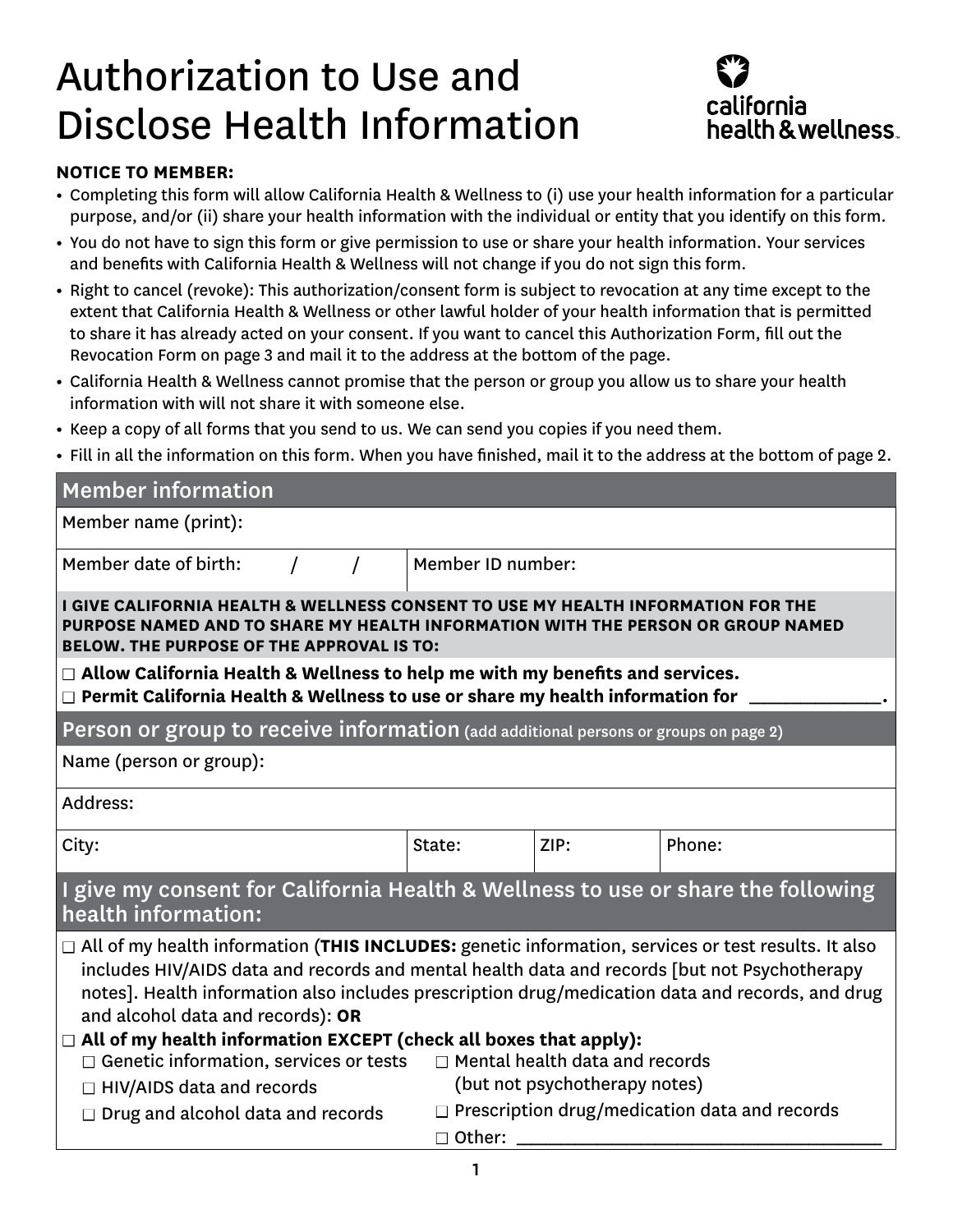| <b>Expiration of authorization</b>                                                                                                                                                                                                                                                                                                                                                                                                                                                                                                                                                                                                                                                      |        |      |        |  |  |  |  |
|-----------------------------------------------------------------------------------------------------------------------------------------------------------------------------------------------------------------------------------------------------------------------------------------------------------------------------------------------------------------------------------------------------------------------------------------------------------------------------------------------------------------------------------------------------------------------------------------------------------------------------------------------------------------------------------------|--------|------|--------|--|--|--|--|
| (mm/dd/yy). It will be valid for a one-year<br>This authorization will expire on<br>$\sqrt{2}$<br>$\sqrt{ }$                                                                                                                                                                                                                                                                                                                                                                                                                                                                                                                                                                            |        |      |        |  |  |  |  |
| maximum. If no date is given, it will expire one year from the date below.                                                                                                                                                                                                                                                                                                                                                                                                                                                                                                                                                                                                              |        |      |        |  |  |  |  |
| Member signature (member or legal representative sign<br>Date:<br>here):                                                                                                                                                                                                                                                                                                                                                                                                                                                                                                                                                                                                                |        |      |        |  |  |  |  |
| If you are signing for the member, describe how you know the member below. If you are the<br>member's Personal Representative, describe this below. And, send us copies of those forms<br>(e.g. power of attorney or order of guardianship).                                                                                                                                                                                                                                                                                                                                                                                                                                            |        |      |        |  |  |  |  |
| Other person(s) or entity(ies) to receive information                                                                                                                                                                                                                                                                                                                                                                                                                                                                                                                                                                                                                                   |        |      |        |  |  |  |  |
| NOTE: If you are consenting to disclose any substance use disorder records to a recipient that is neither<br>a third party payor nor a health care provider, facility, or program where you receive services from a<br>treating provider, such as a health insurance exchange or a research institution (hereafter, "recipient<br>entity"), you must specify the name of an individual with whom or the entity at which you receive<br>services from a treating provider at that recipient entity, or simply state that your substance use<br>disorder records may be disclosed to your current and future treating providers at that recipient entity.<br>Name (individual or entity): |        |      |        |  |  |  |  |
| Address:                                                                                                                                                                                                                                                                                                                                                                                                                                                                                                                                                                                                                                                                                |        |      |        |  |  |  |  |
| City:                                                                                                                                                                                                                                                                                                                                                                                                                                                                                                                                                                                                                                                                                   | State: | ZIP: | Phone: |  |  |  |  |
| Name (individual or entity):                                                                                                                                                                                                                                                                                                                                                                                                                                                                                                                                                                                                                                                            |        |      |        |  |  |  |  |
| Address:                                                                                                                                                                                                                                                                                                                                                                                                                                                                                                                                                                                                                                                                                |        |      |        |  |  |  |  |
| City:                                                                                                                                                                                                                                                                                                                                                                                                                                                                                                                                                                                                                                                                                   | State: | ZIP: | Phone: |  |  |  |  |
| Name (individual or entity):                                                                                                                                                                                                                                                                                                                                                                                                                                                                                                                                                                                                                                                            |        |      |        |  |  |  |  |
| Address:                                                                                                                                                                                                                                                                                                                                                                                                                                                                                                                                                                                                                                                                                |        |      |        |  |  |  |  |
| City:                                                                                                                                                                                                                                                                                                                                                                                                                                                                                                                                                                                                                                                                                   | State: | ZIP: | Phone: |  |  |  |  |
| Mail finished form to:<br><b>California Health and Wellness</b><br><b>Eligibility Department</b><br>PO Box 10420, Van Nuys, CA 91499-6208<br>Phone: 800-275-4737<br>Fax: 844-222-3180                                                                                                                                                                                                                                                                                                                                                                                                                                                                                                   |        |      |        |  |  |  |  |